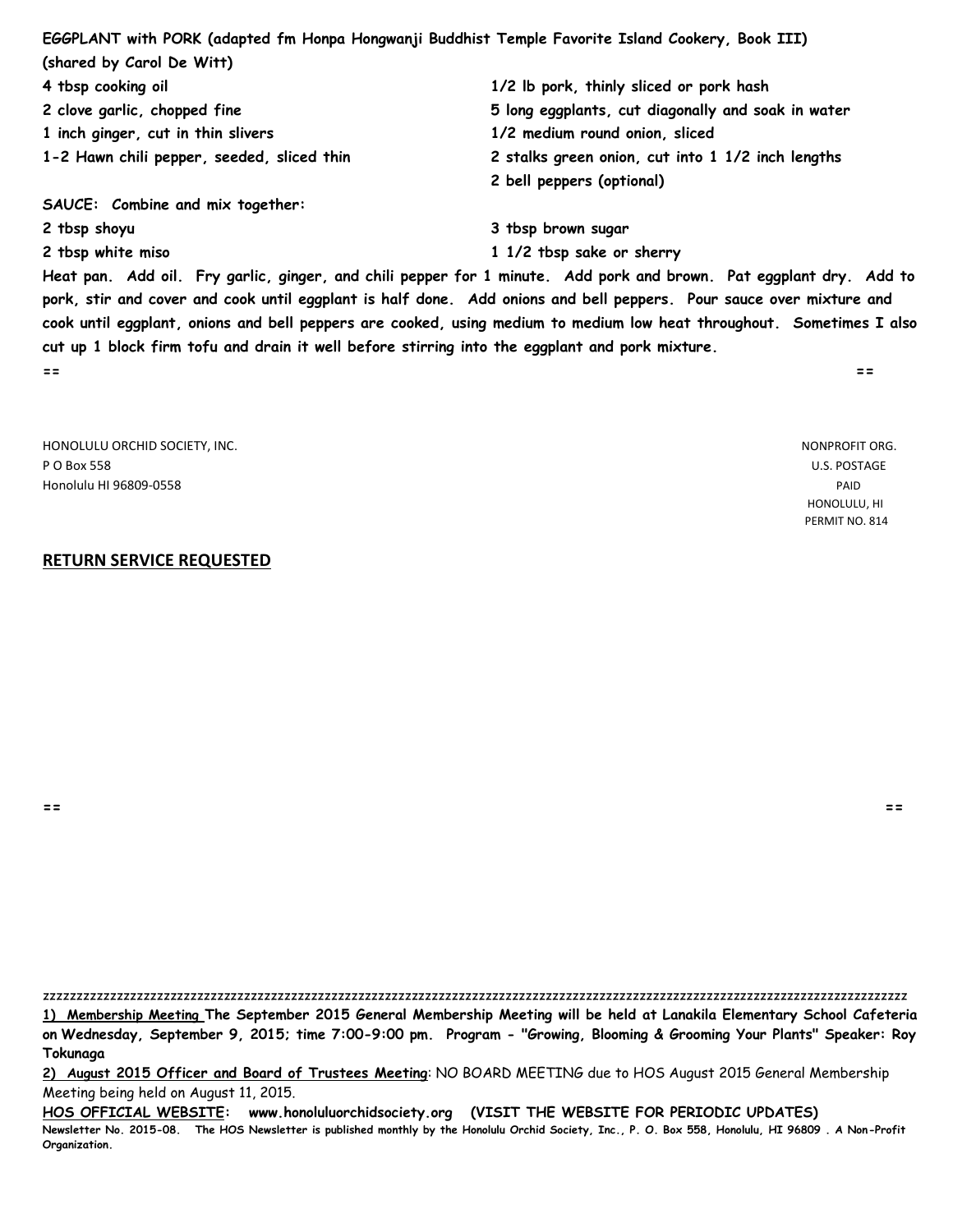# **HONOLULU ORCHID SOCIETY MONTHLY NEWSLETTER No. 2015-08**

HOS GENERAL MEETING

 Date: **Tuesday, August 11, 2015** Time/Place: 7:00 - 9:00 p.m., Lanakila Elementary School Cafeteria Program: **"Paphiopedilum Culture"** Speaker**: Doug DeMoss** 

**The Honolulu Orchid Society's General Membership Meeting in August will be held on Tuesday, August 11, 2015 instead of Wednesday, August 12. Lanakila Elementary School will be holding an open house on Wednesday evening, making the cafeteria unavailable to HOS.**

The speaker for the August 11 meeting will be Doug DeMoss who will be speaking on Paphiopedilum culture. Doug has been growing Paphiopedilums for more than 40 years. He was won numerous awards and trophies with his Paphs. The Tuesday meeting will commence at 7:00 PM in the Lanakila Elementary School Cafeteria. Guests are more than welcome. There is ample free parking in front of the Cafeteria. Refreshments will be served.

Reminder to all who bring refreshments in -- please tell our Refreshment Committee Rep your name and of what you bring to share when you drop off your item at the refreshment table. Much appreciated!

**MAHALO NUI LOA**. Mahalo Calvin Kumano for sharing your knowledge and know how techniques for growing, blooming cattleya orchids and repotting them. Thank you also for the informational sheets provided too.

Mahalo to the following members and Refreshment Committee who brought in a great assortment of goodies to share with those in attendance at our July meeting - **Jennie Rosario** - Chocolate Donut Holes; **Walter Wong** - Cinnamon Bread; **Val Ho** - Butter Pound Cake; **Vivian McCoy** - Crisp Gau Gee; **Williette Wong** - Macadamia Nut Pound Cake; **Sherry & Calvin Abe** - Asst Donuts; **Jackie Lai** - Steamed Sweet Potatoes; **Pam & Mel Waki** - Rainbow Jello; **Ruth Chun** - Pineapple Chicken Meatballs; **Doris Taitano** - Cantaloupe & Honeydew Melon; **Beaudine Ma** - Multi Grain Crackers; **Leona Tadaki-Kam** - Spinach Rolls; **Emiko Watanabe** - Potato Chips; **JoAnn & Bob Higuchi** - Fried Fishcake Patties; and **Refreshment Committee** - Tuna Sandwiches, Fresh Red Grapes, Punch and Water. Your donations are truly appreciated!

### **July 2015 Culture Awards**

**1st Place: Pot. Hsinying Pink Doll 'Hsinying' AM AOS'; Owner: Calvin Kumano 2nd Place: Bulb. Jim McGoogan; Owner: Brad Lau 3rd Place: C. maxima; Owner: Ken & Aileen Ching** 

### **DEEPEST SYMPATHY.**

**WELCOME 2015 NEW MEMBERS!** We welcome our newest 2015 HOS members **Leona A. Tadaki-Kam** of Honolulu HI. Thank you for joining!

## **ELECTION RESULTS OF THE 2016 HOS OFFICERS AND BOARD OF TRUSTEES**

**Elections of the 2016 slate of HOS Officers and Board of Trustees were held at the July General Membership Meeting. The new board recommended by the Nominations Committee and announced by President Ruth Chun was voted and accepted into office as shown below:**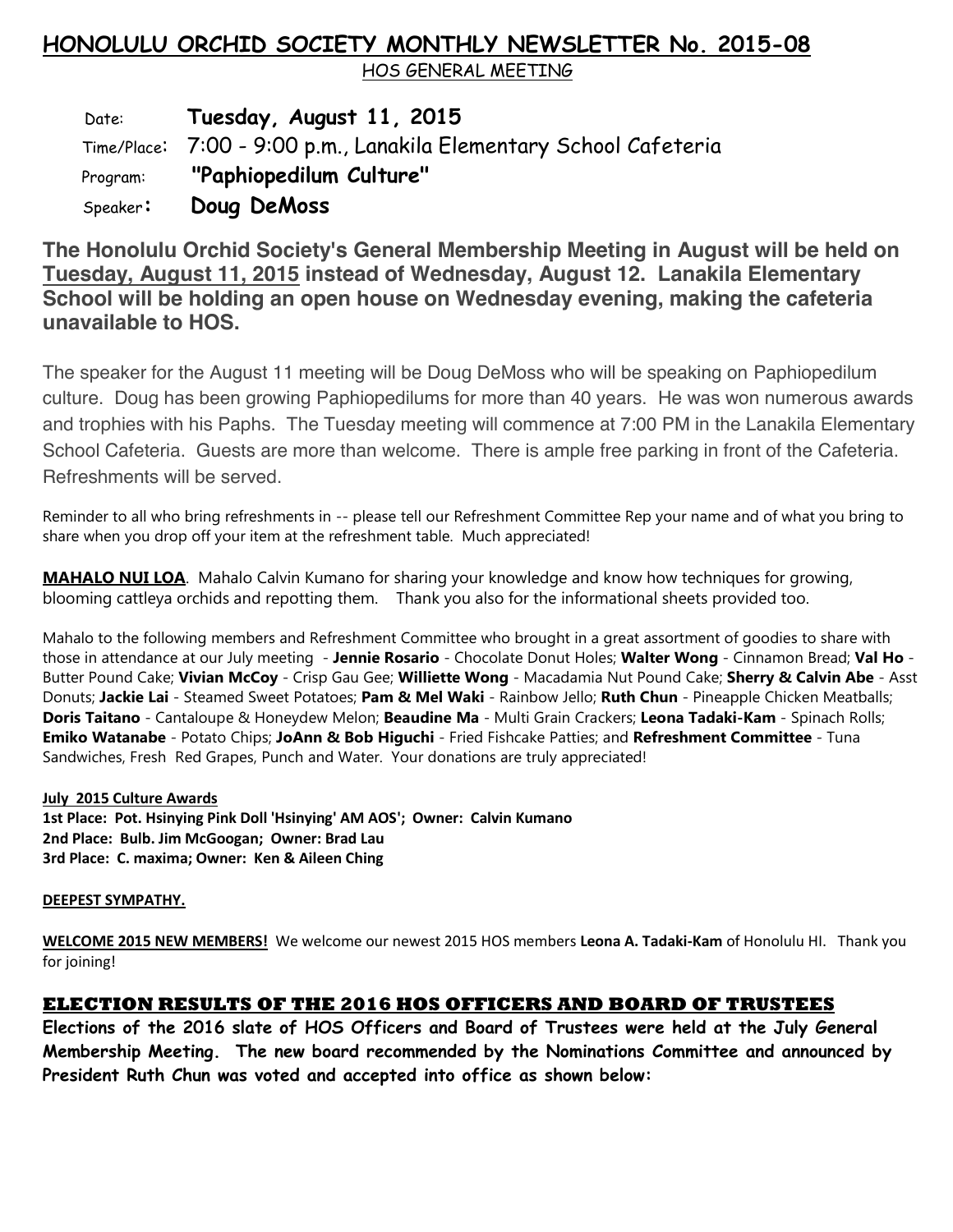| President:               | Ruth Chun          | Treasurer:                | Mel Waki           |
|--------------------------|--------------------|---------------------------|--------------------|
| 1st Vice President:      | <b>Bob Moffitt</b> | Recording Secretary:      | Marisa Maemori     |
| 2nd Vice President:      | Brad Lau           | Correspondence Secretary: | Carol De Witt      |
| 3rd Vice President:      | Kathy Sakuda       | Past President:           | Ben Sills          |
| <b>Board of Trustees</b> |                    |                           |                    |
| <u> 2016</u>             | 2017               | 2018                      |                    |
| Williette Wong           | Jackie Lai         |                           | Charlotte Yamamoto |
| Dr. Ingelia White        | Bob Higuchi        |                           | Dorothy Nakama     |
| Ben Kodama Jr.           | Jo Ann Higuchi     |                           | Jenny Rosario      |
| Ikaika Peltier           | Ron Yamauchi       |                           | vacant             |

**Officers** 

**The Officers and Board of Trustees will be sworn into office at the 2016 Annual Business & General Membership Meeting and Installation Banquet (first meeting of 2016) which will be held at the Fort Shafter Hale Ikena Restaurant on Sunday, January 17, 2016. We look forward to the membership attending, so keep this date open and look for reservation information in the future.**

**EWA ORCHID SOCIETY's 65th ANNUAL SHOW AND PLANT SALE** was held July 17 through July 19 at Ewa Elementary School. Honolulu Orchid Society was honored with an award of Third Place Best Display (\$50). Mahalo Ewa Orchid Society for inviting HOS to participate in your show.

We thank Brad Lau for chairing the beautiful display at the Ewa Orchid Society's 65th Annual Orchid Show and Plant Sale. We thank Williette Wong, Mel Waki, Ben Sills, Vivian McCoy, Brad Lau & Linda Inouye, Calvin & Sherry Abe, Carol De Witt, Bob & JoAnn Higuchi and Inez Brunson for helping to set up and breakdown our display and June Yokomoto and Ken Ching who also helped with the breakdown. We also thank Brad Lau, Calvin & Sherry Abe, Ken & Aileen Ching, Pam Waki, Inez Brunson, Williette Wong, Bill & Hilda Takamatsu, and Vivian McCoy for sharing your blooming orchid plants, greeneries. Trophies were presented to the following in our display:

**Best Species in Show** Den. junceium, Owner: Calvin & Sherry Abe **Best White Dendrobium in Show** Den. dearie 'Pam', Owner: Pam Waki **Best Yellow Dendrobium in Show** Den. Gatton Sunray, Owner: Pam Waki **Best Lavender Dendrobium in Show** Den. Pink Natasa, Owner: Pam Waki **Best Vanda in Show** V. Robert's Delight 'Garnet Beauty' FCC AOS, Owner: Pam Waki **Best Epidendrum in Show** Epi. rousseauae, Owner: Ken & Aileen Ching

**NAME RECOGNITION**. Members, if you assisted with the set up, break down, exhibiting of your blooming plants and greenies and/or props, but your name is not listed, please note that it is not intentional. We greatly appreciate your services and sharing of your plants, etc.. Every effort is made to observe who is present and helping out at the shows while I am also pitching in with our display too......but sometimes you are missed inadvertently. Should this happen, please see the Correspondence Secretary at the next General Membership meeting and the correction will be made in the following month's newsletter. This also applies when you have brought in something to share at our monthly general membership meets too. Mahalo for your patience and understanding.